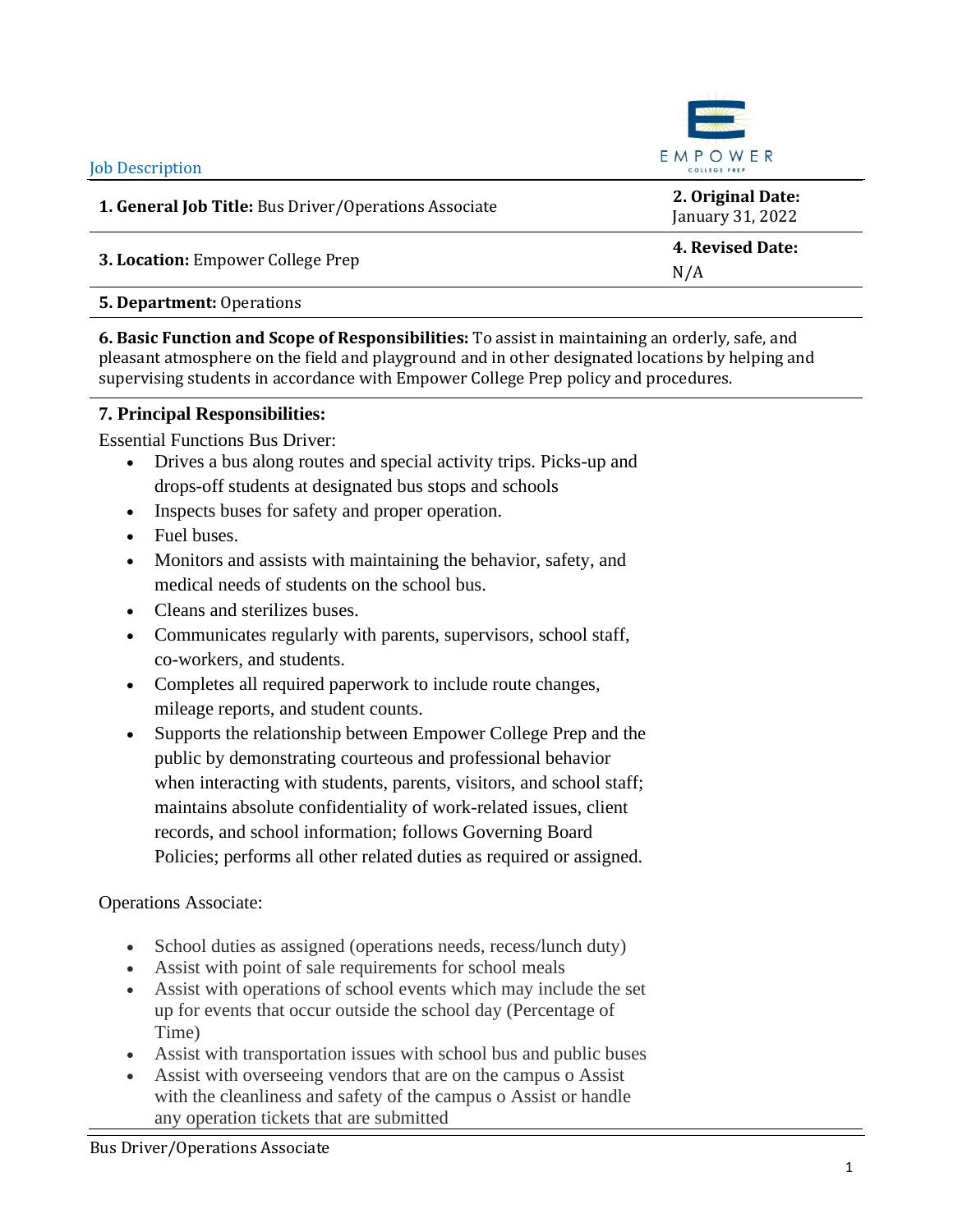- Assist with overseeing vendors that are on the campus o Assist with the cleanliness and safety of the campus o Assist or handle any operation tickets that are submitted
- Assist/Receive, ordering, inventory, and stock all materials that flow through the school campus o Assist with the assembly of furniture o Assist with mail distribution
- Assist with janitorial needs when necessary
- Notify and assist the administration with any situation that poses a potential threat to school safety or health (emergency drills, lice checks, etc.)
- Perform facilities maintenance and repair tasks in a variety of areas and as assigned by the Manager of Facilities and Operations and in accordance with all applicable safety codes and regulations
- Other duties as assigned

**8. Education Requirements:** Check the minimum level of formal education that is required to perform this job satisfactorily.

X High School Diploma or GED - *required*

- ◻ Vocational School or some college courses
- ◻ Associate's Degree, Trade or Technical School
- ◻ Bachelor's Degree in related field
- ◻ Master's Degree in related field

**9. Certifications/Licensure, Training, Skills, Knowledge and/or Experience:** List specific examples, denoting (R) if required or (P) if preferred

- Identity Verified Prints (IVP) Fingerprint Clearance Card (R)
- Display a cooperative and pleasant attitude at all times, particularly when in the presence of staff, students, and community visitors (R)
- Display ethical and professional behavior in working with students, parents, school personnel, and outside agencies associated with the school (R)
- Demonstrate a strong work ethic (R)
- Strong communication skills in English and Spanish, including proper vocabulary and grammar (P)
- Cardiopulmonary Resuscitation (CPR) certified (P)
- 1 to 2 years of related experience providing customer service in a technological environment. Knowledge of a variety of hardware, software, and operating systems. Basic knowledge of network protocols and some experience with computer applications and operating systems. May be tested on appropriate computer skills as required.
- Microsoft Office or Google Suite proficiency (P)
- Interpersonal communication skills (R)
- Ability to multitask and handle multiple projects at once  $(R)$
- Organization and detail-oriented (R)

# **10. Organizational Structure**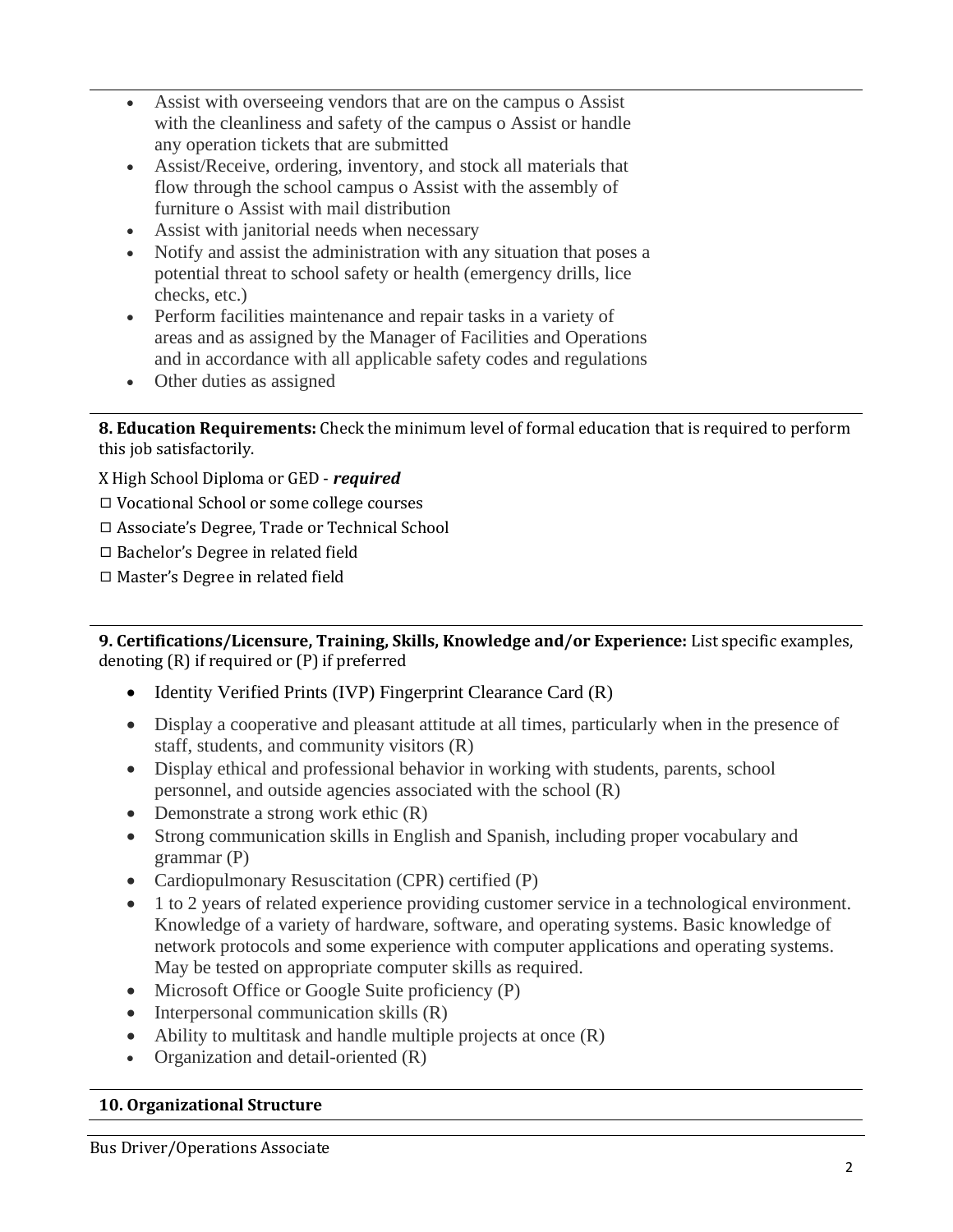Job Title this position reports: Manager of Facilities and Operations

Job Titles directly reporting to this position: Bus Driver/Recess Aide

Job Titles indirectly reporting to this position: Manager of Facilities and Operations

## **11. Position Type and Expected Hours of Work:**

**Full-Time or Part-Time:** Full-time

**Regular or Temporary:** Regular

**Typical Work Hours:** Primary work hours are normal school hours

## **Local/Domestic/International Travel and Percentage of Time:** Not applicable

**Telecommuting:** Limited

**Use of Company Vehicle:** Normal School Hours

## **12. Working Conditions and Physical Demands: Please select from the list below.**

◻CLASSROOM, INSTRUCTIONAL/CULTURAL MANAGEMENT - Typical Classroom Environment:

- Requires extensive standing and walking to monitor scholar work, observe classrooms, and/or respond quickly to needs in classrooms.
- Requires lengthy periods of analytical reading of curricular planning and student work, both digitally and printed versions.
- Requires use of personal computer, phone and general office equipment (i.e. copy machine, scanner, etc.).
- Needs ability to communicate effectively through reading, writing, and speaking in person or on telephone. Requires extensive communication with various stakeholders, including scholars, families, administration, and potential donors.

◻ OFFICE - Typical Office Environment: (Accountant, Administrative Assistant, Coordinator)

- Requires extensive sitting with periodic standing and walking.
- May be required to lift up to 35 pounds unassisted.
- May be required to lift over 35 pounds using assistive device and/or team lift.
- Requires significant use of personal computer, phone and general office equipment.
- Needs adequate visual acuity, ability to grasp and handle objects.
- Needs ability to communicate effectively through reading, writing, and speaking in person or on telephone.

**X** OPERATIONS - Typical Facilities/Maintenance/Outside Services Environment: (Facilities, Tech, etc.)

- Able to stand, climb, stoop, bend frequently; positions require considerable physical activity.
- Required to lift up to 35 pounds unassisted.
- Required to lift up to 75 pounds with assistive device and/or team lift.
- Able to use proper body mechanics to lift supplies and equipment and push carts and dollies weighing up to 500 lbs.
- Requires ability to tolerate exposure to conditions which may include chemicals, bio-hazardous materials, dirt, dust, fumes, smoke, heights, high temperatures and/or confined spaces.
- Work may be done in uncomfortably high temperature and humidity, sometimes on wet surfaces.
- Needs adequate visual acuity, ability to grasp and handle objects.
- Must wear protective clothing as required.
- May be required to travel to various locations.
- Needs ability to communicate effectively through reading, writing, and speaking in person or on telephone.